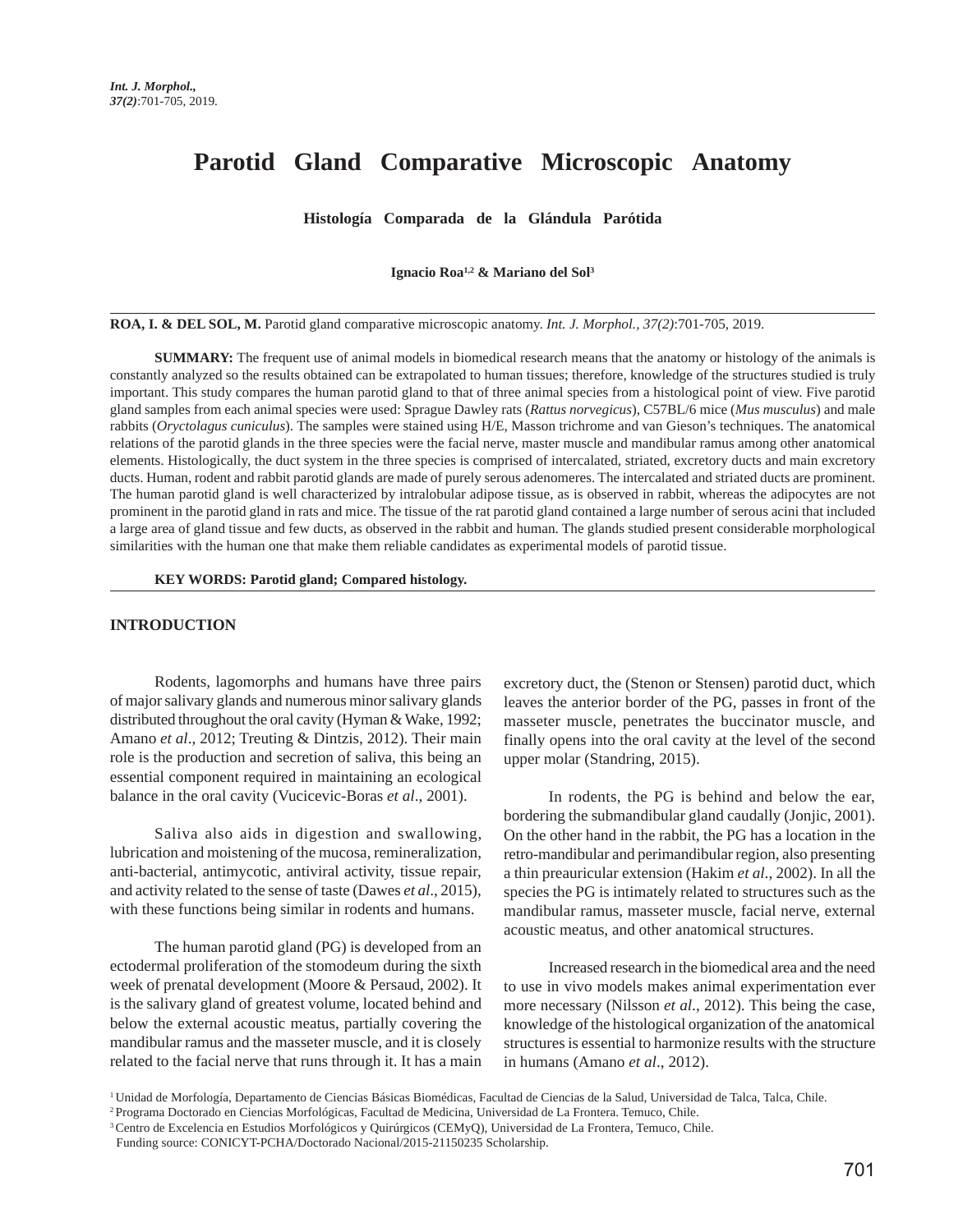The aim of this study was to analyze and compare the histology of the parotid glands of three species of mammals with the human one.

## **MATERIAL AND METHOD**

Samples of the parotid gland from adult male specimens were used: Sprague Dawley rats (*Rattus norvegicus*) (n=5), mice (*Mus musculus*) (n=5) and rabbits (*Oryctolagus cuniculus*) (n=5), which were euthanized with an overdose of ketamine/xylazine. The tissue samples were fixed in 10 % buffered formalin for 72 h and embedded in paraplast. Then, 5 µm sections were obtained, which were dyed using the H & E, van Gieson's and Masson's trichrome techniques, and photographed under an ICC50W Leica® DM750 50W microscope (Leica, Nussloch, Germany). Finally, the histological description was made of the samples from the three species.

#### **RESULTS AND DISCUSSION**

#### **Parotid gland microscopic anatomy**

**Parotid gland stroma.** In all the species studied, the salivary glands are composed of clusters of epithelial tissue immersed in connective tissue, presenting two portions: the terminal portion (adenomere) (area of saliva production) and ducts (Fig. 1).



Fig. 1. Scheme representing organization of a salivary gland. Ad: Adenomerus, ID: intercalated duct, SD: striated duct, ED: excretory duct.

The human PG is covered by a thick layer of irregular dense connective tissue that acts like a capsule, from which a series of trabecules emerge that subdivide it into lobes and lobules. Blood vessels enter and leave through this connective tissue, as does the ducts (Fig. 2C). Those of the human, rat and mouse have characteristics similar to those present in the rabbit PG, which contains a large amount of white adipose tissue at the level of the capsule and trabecule, with capillaries and arterioles also being present among the unilocular adipose cells, tissue found in the human, although in a smaller proportion (Fig. 2A-B).

The connective tissue in humans, rats and mice is introduced and surrounds each glandular structure, being represented mainly by limited collagenous tissue available in irregular bundles at the level of the intercalated and striated ducts and more abundant collagenous tissue at the excretory level, accompanied by fibroblasts among the fibers (Fig. 3A-D). In the case of the rabbit PG, this presents little connective tissue around each structure, replaced by white adipose tissue that infiltrates both the stroma and parenchyma (Fig. 2B).

## **Parotid gland parenchyma**

**Parotid gland terminal portion.** The terminal portion (adenomere) present in the PG has an acinus (spherical) shape, and is comprised of pure serous cells with a small central lumen. The pyramidal epithelial cells have a truncated apical vertex and a nucleus surrounded by condensed chromatin, shifted basally, in addition to a large number of secretory granules full of zymogens (Fig. 3E-H). In sections stained with H/E, the cytoplasm is densely basophil at basal level and acidophil at apical level, and also presents a large number of mitochondria, rough endoplasmic reticulum (RER) and Golgi apparatus, organelles typical of secretory cells, characteristicspresent in human, rat, mouse and rabbit, an observation similar to what was reported by Amano *et al*. (2012) and Al-Saffar & Simawy (2014), and different from what was described by Flavia *et al*. (2017), who indicated that rabbit adenomeres had a seromucinous appearance. Around the adenomere it is possible to distinguish stellate myoepithelial cells, as well as around the intercalated ducts (Leal *et al*., 2003; Amano *et al*., 2012).



Fig. 2. Presence of white adipose tissue in conective capsule and trabecules (A-B). Division of parenchima in lobes and lobules (C) barr 200 µm. H & E, and Masson's trichrome techniques.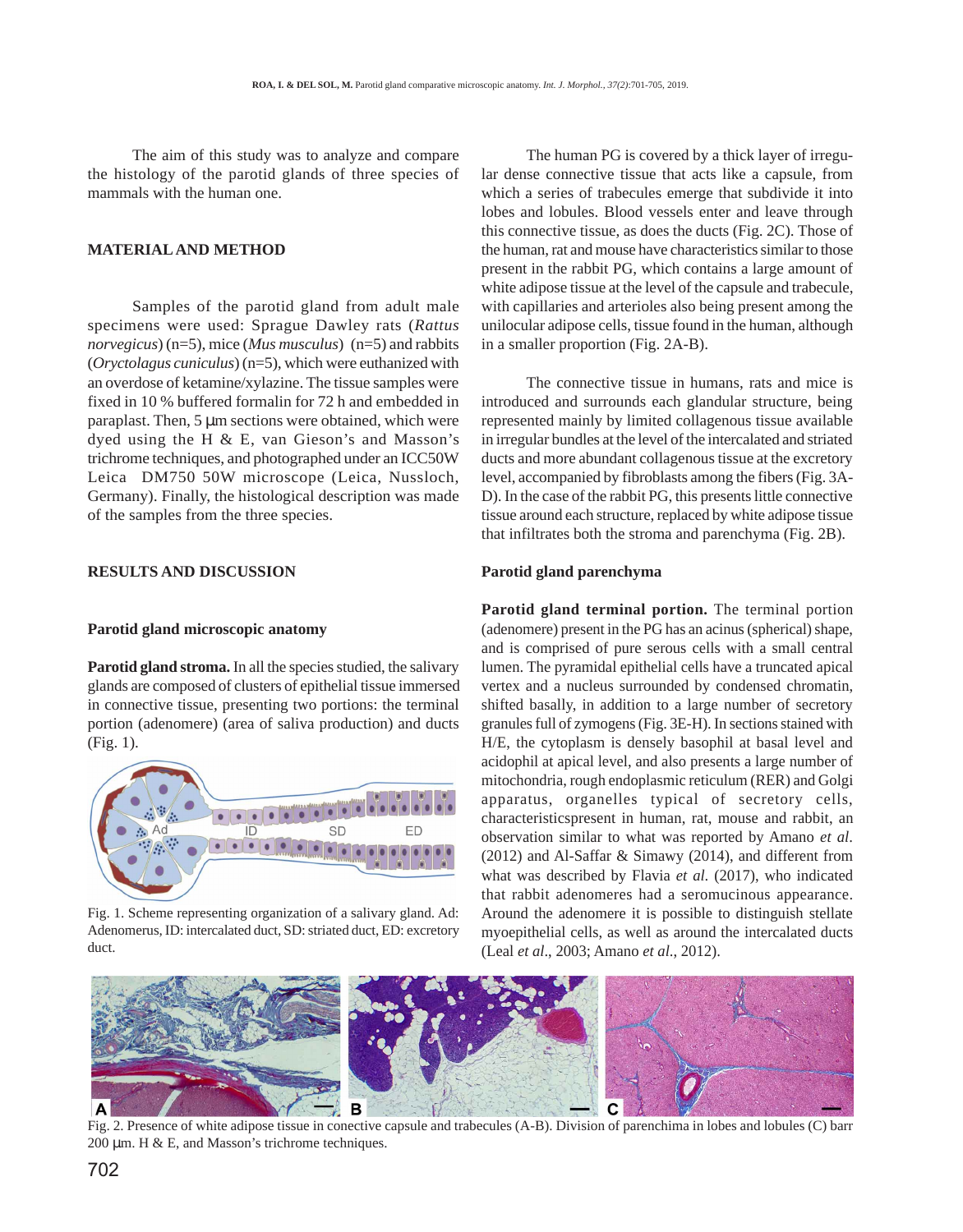**Duct System of the Parotid Gland.** Like the human salivary glands (Amano, 2011; Brüel *et al*., 2015), the duct system in rodents and rabbits is made up of intercalated ducts (ID), striated ducts (SD), excretory ducts (ED) and main excretory ducts, with these last ones leading to the main excretory duct (MED) (Fig. 1).

**Intercalated duct (ID).** In all species, the ID is located between the adenomere and the SD, receiving the primary saliva directly from the adenomere. It is characterized as being a smaller duct made up of low cuboidal epithelial cells, presenting a round central nucleus (Fig. 3I-L), being partially covered by stellate myoepithelial cells. Connective tissue and blood vessels surround the ID.

The ID serves a passive function in the transport of the primary saliva. Some authors maintain that these ducts represent a population of undifferentiated cells that can become differentiated in cells of the adenomere or SD.



Fig. 3. Histological structures of parotid gland of human, rabbit, rat and mouse. Blood vessels and ducts in conective trabecules (A-D), barr 100 µm. Adenomerus (E-H), barr 50 µm. Intercalated duct (I-L), barr 50 µm. Striated duct (M-P), barr 50 µm. Excretoy duct (Q-T), barr 100 µm. H & E, van Gieson's and Masson's trichrome techniques.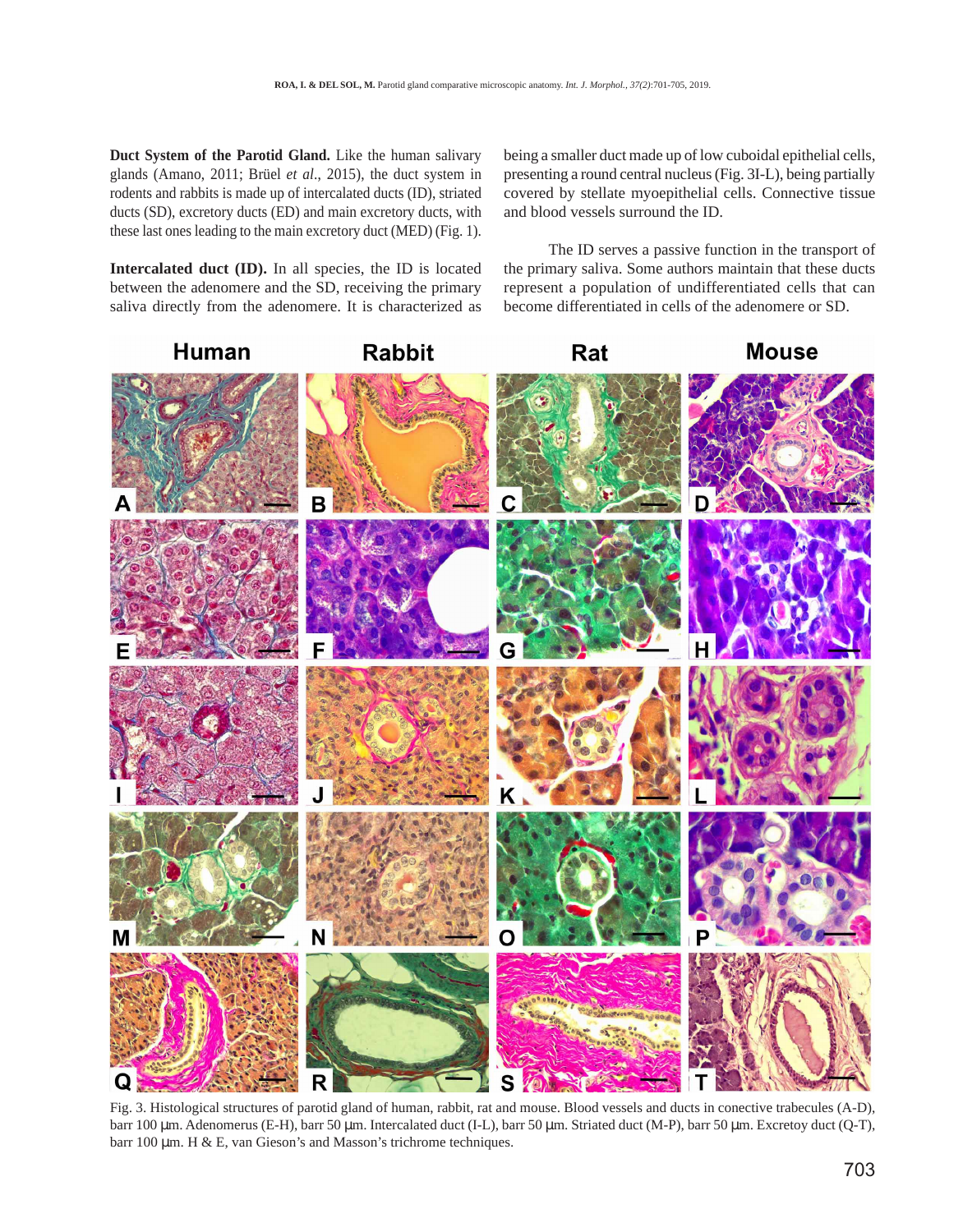**Striated duct (SD).** The SD is a specialized portion of the duct system, the function of which is to transport electrolytes bidirectionally between the ductal lumina and the extracellular spaces for secretion and resorption. The cuboidal or columnar epithelial cells have a markedly acidophil cytoplasm and centrally located spherical nuclei when stained with H/E (Fig. 3M-P). Masson's trichrome and Van Gieson's stains reveal the abundance of blood vessels around the duct (Fig. 3 M,N,O).

The cells that make up the ducts reveal a characteristic basal striation, which is observable with the H/E, Masson's trichrome and Van Gieson's stains, striations composed of multiple folds accompanied by long mitochondria. Other ultrastructural characteristics are poorly developed RER and Golgi apparatus accompanied by some elements of an apically located smooth endoplasmic reticulum (Gómez de Ferraris & Campos Muñoz, 2009).

Excretory duct/main excretory duct (ED/MED): These are characterized as being covered by a simple columnar epithelium with eosinophil cytoplasm cells with few basal striations (Fig. 3 Q-T) that gradually disappear and which is gradually transformed into pseudostratified columnar epithelium. The MED that leads to the oral cavity is ultimately covered by non-keratinized stratified squamous epithelium the same as the oral mucosa.

Without a doubt, the morphology analyzed in the parotid gland of both lagomorphs and rodents displays considerable similarities to the morphology present in the human being, from both the anatomical and histological points of view. Therefore, the parotid glands of these animal models are good candidates for the experimental analysis of pathologies or the effects of drugs or radiation (Cakmak Karaer *et al*., 2016; Mattioli *et al*., 2016). They are good animal models not only due to their morphological similarities with humans, but also because these animals are easy to maintain and reproduce (Hau & Van Hoosier, 2003; Nilsson *et al*.).

## **CONCLUSIONS**

The salivary glands of rodents and lagomorphs, animals used as experimental models, show great histological similarity to human glands, which makes them excellent candidates as experimental models. The knowledge in this case is vital to better interpret the results.

**ROA, I. & DEL SOL, M.** Histología comparada de la glándula parótida. *Int. J. Morphol., 37(2)*:701-705, 2019

**RESUMEN:** El frecuente uso de modelo animal en investigación biomédica, hace que constantemente sea analizada la anatomía o histología de dichos animales, donde los resultados obtenidos deben ser extrapolables a tejidos humanos, por lo cual el conocimiento de las estructuras estudiadas, es realmente importante. El presente trabajo compara a la glándula parótida humana con las de tres especies desde un punto de vista histológico. Se utilizaron muestras de glándula parótida de ratas Sprague Dawley (*Rattus norvegicus*) (n=5), ratones (*Mus musculus*) cepa C57BL/6 (n=5) y conejos (*Oryctolagus cuniculus*) (n=5) machos, las cuales fueron teñidas con técnicas de H/E, Tricrómico de Masson y van Gieson. Las glándulas parótidas analizadas se relacionaron anatómicamente en todas las especies con elementos tales como nervio facial, músculo masetero, rama mandibular entre otros. Con respecto a la histología, el sistema de conductos de roedores así como de conejo se compone de conductos intercalados (ID), estriado (SD), excretor (ED) y conductos excretores principales. Las glándulas parótidas humanas, de roedores y conejos están compuestas de adenómeros serosos puros. La ID y SD son prominentes. La glándula parótida humana está bien caracterizada por tejido adiposo intralobular, al igual a lo encontrado en el conejo, mientras que los adipocitos no son prominentes en la glándula parótida en ratas y ratones. El tejido de la glándula parótida de la rata se observaron gran cantidad de acinos serosos que comprenden una gran área del tejido de la glándula y unos pocos conductos, al igual que el conejo y humano. Las glándulas estudiadas presentan semejanzas morfológicas considerables con la humana que las hacen candidatas confiables al momento de su elección como modelos experimentales del tejido parotídeo.

**PALABRAS CLAVE: Glándula parótida; Histología comparada.**

#### **REFERENCES**

- Al-Saffar, F. J. & Simawy, M. S. H. Histomorphological and histochemical study of the major salivary glands of adult local rabbits. *Int. J. Adv. Res., 2(11)*:378-402, 2014.
- Amano, O. The salivary gland: anatomy for surgeons and researchers. *Jpn. J. Oral Maxillofac. Surg., 57(7)*:384-93, 2011
- Amano, O.; Mizobe, K.; Bando, Y. & Sakiyama, K. Anatomy and histology of rodent and human major salivary glands: -overview of the Japan salivary gland society-sponsored workshop-. *Acta Histochem. Cytochem., 45(5)*:241-50, 2012
- Brüel, A.; Christensen, E. I.; Tranum-Jensen, J. & Geneser, K. Q. *Geneser Histología*. 4ª ed. Buenos Aires, Médica Panamericana, 2015.
- Cakmak Karaer, I.; Simsek, G.; Yildiz, A.; Vardi, N.; Polat, A.; Tanbek, K.; Gurocak, S. & Parlakpinar, H. Melatonin's protective effect on the salivary gland against ionized radiation damage in rats. *J. Oral Pathol. Med., 45(6)*:444-9, 2016.
- Dawes, C.; Pedersen, A. M.; Villa, A.; Ekström, J.; Proctor, G. B.; Vissink, A.; Aframian, D.; McGowan, R.; Aliko, A.; Narayana, N.; *et al*. The functions of human saliva: A review sponsored by the World Workshop on Oral Medicine VI. *Arch. Oral Biol., 60(6)*:863-74, 2015.